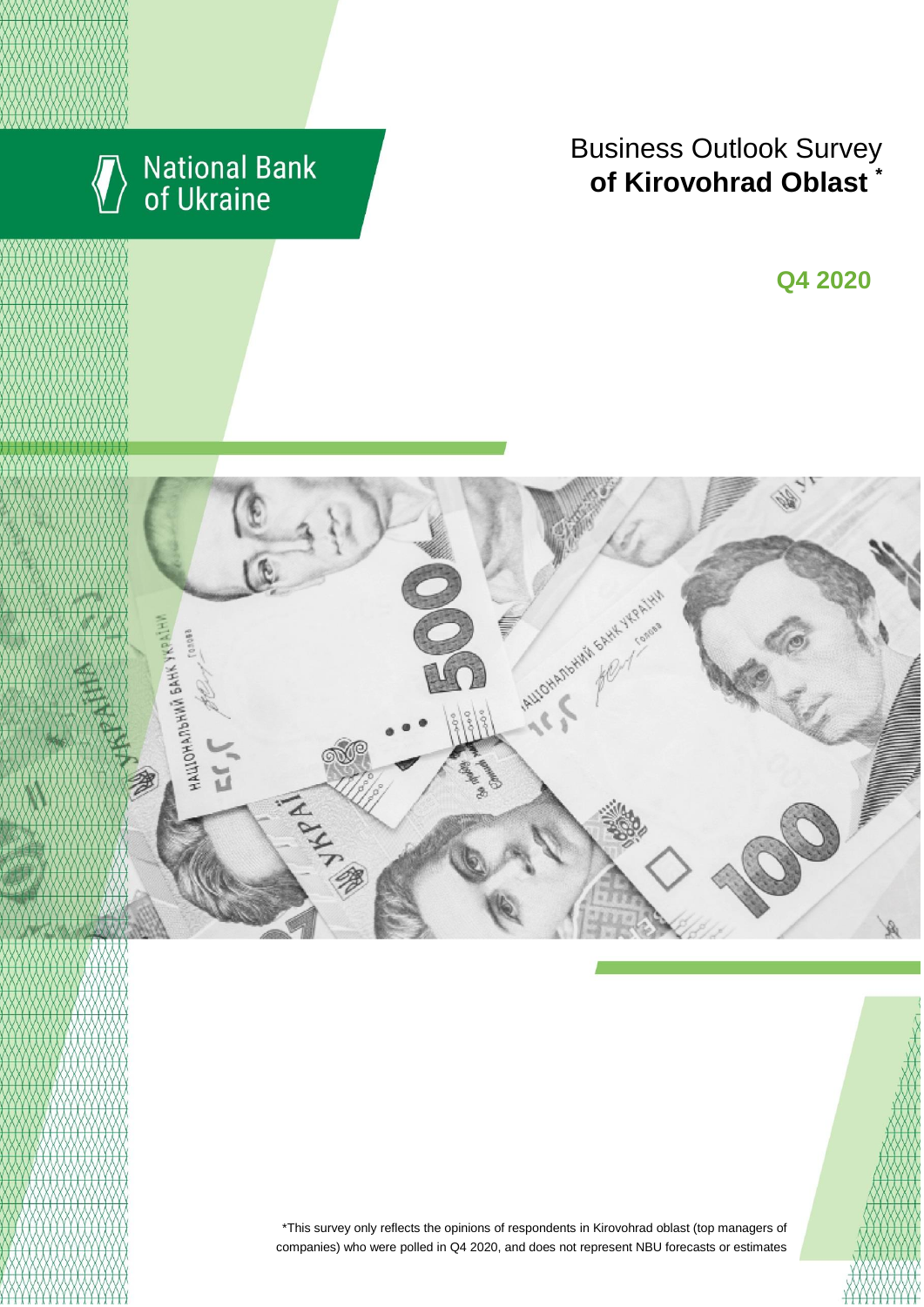**A survey of companies carried out in Kirovohrad oblast in Q4 2020 showed that respondents continued to expect a drop in the output of Ukrainian goods and services and weaker performance of their companies over the next 12 months on the back of a tighter quarantine.** Respondents expected higher inflation and a more pronounced depreciation of the domestic currency**.**

**The top managers of companies said they expected that over the next 12 months:**

- **the output of Ukrainian goods and services would drop** at a faster pace**:** the balance of expectations was (-23.1%) compared to (-8.3%) in Q3 2020 and (-24.4%) across Ukraine (Figure 1)
- **prices for consumer goods and services would rise** at a faster pace: 53.8% of respondents expected the inflation rate to be lower than 7.5% (compared with 75.0% in the previous quarter and 49.2% across Ukraine). Respondents referred to production costs and the exchange rate as **the main inflation drivers** (Figure 2)
- **the domestic currency would depreciate more noticeably**: 84.6% of respondents (compared with 63.6% in the previous quarter) expected the hryvnia to weaken against the US dollar, with a figure of 87.1% across Ukraine
- **the financial and economic standings of their companies would deteriorate** (such expectations have been reported for five quarters running)**:** the balance of expectations was (-8.3%) compared with (-25.0%) in the previous quarter. Companies across Ukraine expected their financial and economic standings to improve slightly (1.3%) (see Table)
- **total sales would decrease:** the balance of responses was (-7.7%) compared with (-18.2%) in the previous quarter (see Table). Respondents also expected a decrease in external sales (the balance of responses was (-25.0%) compared with (- 33.3%) in Q3 2020). Overall, companies across Ukraine expected sales to increase moderately, the balances of responses being 7.1% and 3.8% respectively
- **investment both in construction and in machinery, equipment, and tools would decrease:** the balances of responses were (-30.8%) and (-23.1%) respectively (compared to (-50.0%) and 0.0% respectively in Q3 2020). Across Ukraine, the balances of responses were (-4.5%) and 3.8% respectively
- **staff numbers at their companies would drop** at a fast pace: the balance of responses was (-30.8%) compared with (-33.3%) in Q3 2020 and (-9.9%) across Ukraine (Figure 4)
- **purchase prices would rise at a faster pace** (the balance of responses was 92.3%) than selling prices (the balance of responses was 30.8%) (compared with 83.3% and 33.3% respectively in the previous quarter) (Figure 6). Respondents cited the exchange rate as **the main selling price driver**. Respondents also referred to the impact of raw material and supplies prices, wage costs and demand as high (Figure 7)
- **per-unit production costs and wage costs per staff member would increase** at a slower pace: the balances of responses were 38.5% and 53.8% respectively (compared with 50.0% and 58.3% in Q3 2020) (Figures 6 and 4).

Companies cited weak demand and the political situation as **the main drags on their ability to boost production** (Figure 5).

**Respondents lowered their expectations of an increase in their borrowing needs** in the near future (Figure 8). The respondents who planned to take out corporate loans (38.5% of respondents) usually opted for domestic currency loans. Respondents said that lending standards had tightened (Figure 9). Respondents cited high loan rates and collateral requirements as the main factors that deterred them from taking out loans (Figure 10).

**All of the respondents** said that they **had encountered no difficulties in effecting transactions with funds deposited in bank accounts** (96.9% across Ukraine).

**Assessments of financial and economic standings as of the time of the survey** (Figure 3)

- **Companies assessed their current financial and economic standings as good:** the balance of responses was 15.4% compared with 8.3% in Q3 2020. Across Ukraine, respondents assessed the current financial and economic standings of their companies as bad: the balance of responses was (-3.2%).
- **Finished goods stocks** had increased and **were assessed at a normal level:** the balance of responses was 0.0% compared with (-12.5%) in Q3 2020.
- **Unutilized production capacity had increased.** Companies had a sufficient amount of unutilized production capacity to meet any unexpected rise in demand: the balance of responses was 7.7% (compared with 0.0% in Q3 2020).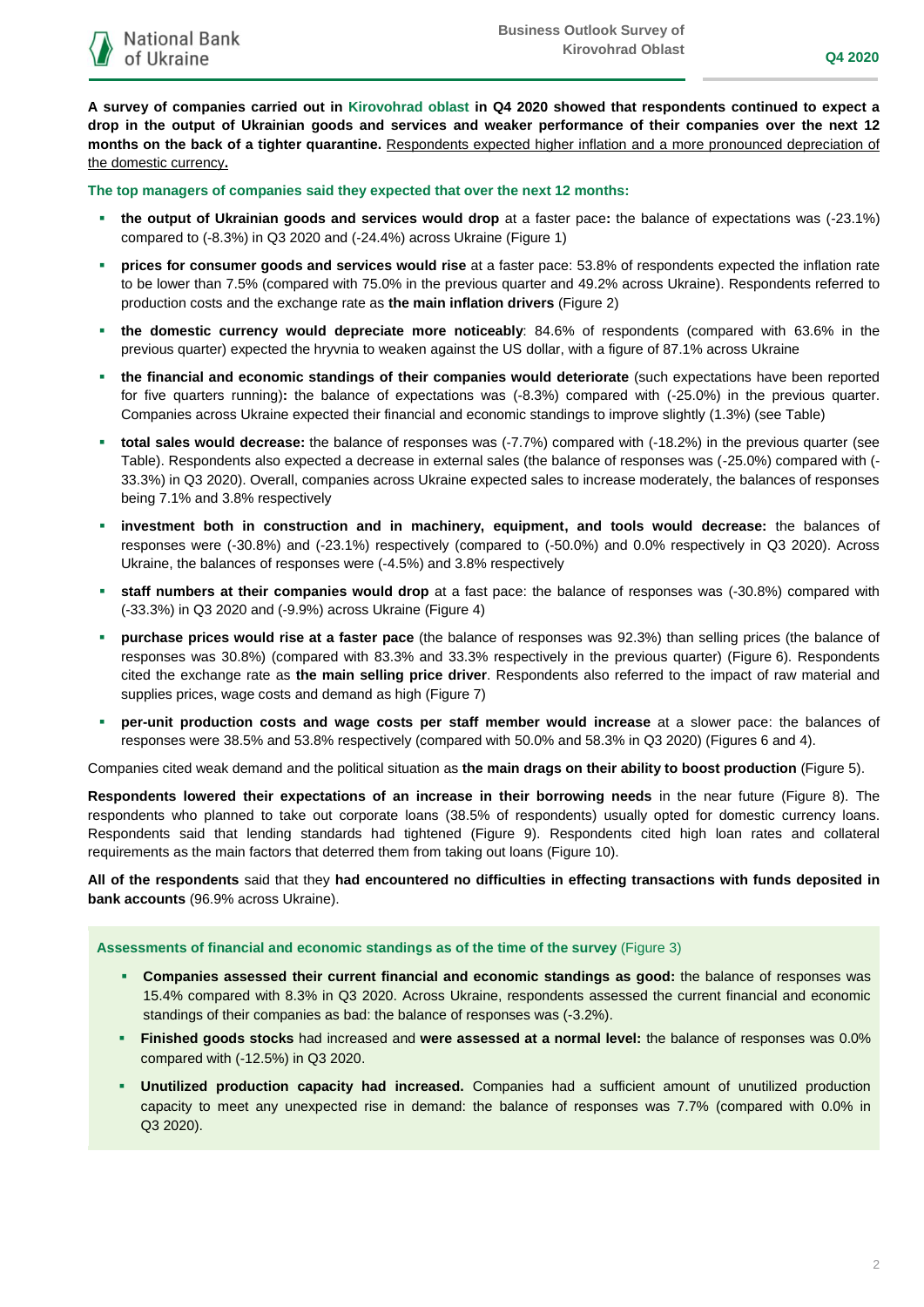

### **Survey Details1,2**



- **Period: 6 November through 24 November 2020.**
- A total of 13 companies were polled.
- A representative sample was generated on the basis of the agricultural sector.



### **Business Outlook Index for Next 12 Months in Terms of Regions<sup>3</sup> , %**

\*a quartile is the v alue of the BOI where an ordered sample is div ided into f our equal-sized subgroups

\*\*a median is the v alue of the BOI in the middle of an ordered sampled where the sample is div ided into two equal-sized subgroups

| Expectations over next 12 months for          | Balances of responses, % |         |                               |         |         |
|-----------------------------------------------|--------------------------|---------|-------------------------------|---------|---------|
|                                               | Q4 19                    | Q1 20   | Q <sub>2</sub> 2 <sub>0</sub> | Q3 20   | Q4 20   |
| Financial and economic standings              | $-7.1$                   | $-8.3$  | $-15.4$                       | $-25.0$ | $-8.3$  |
| <b>Total sales</b>                            | $-20.0$                  | $-16.7$ | $-23.1$                       | $-18.2$ | $-7.7$  |
| Investment in construction                    | $-28.6$                  | $-37.5$ | $-38.5$                       | $-50.0$ | $-30.8$ |
| Investment in machinery, equipment, and tools | 7.1                      | $-9.1$  | $-30.8$                       | 0.0     | $-23.1$ |
| Staff numbers                                 | $-33.3$                  | $-8.3$  | $-41.7$                       | $-33.3$ | $-30.8$ |

### **Table. The Business Outlook Index of Companies in Kirovohrad Oblast and Its Components**

1

<sup>1</sup> This sample was generated in proportion to the contribution of each region and each economic activity to Ukraine's gross value added.

<sup>2</sup> Data for totals and components may be subject to rounding effects.

<sup>&</sup>lt;sup>3</sup> The business outlook index (BOI) is an aggregate indicator for expected business performance over the next 12 months. It is calculated using the balances of respondents' responses regarding changes in the financial and economic standings of their companies and future economic activity.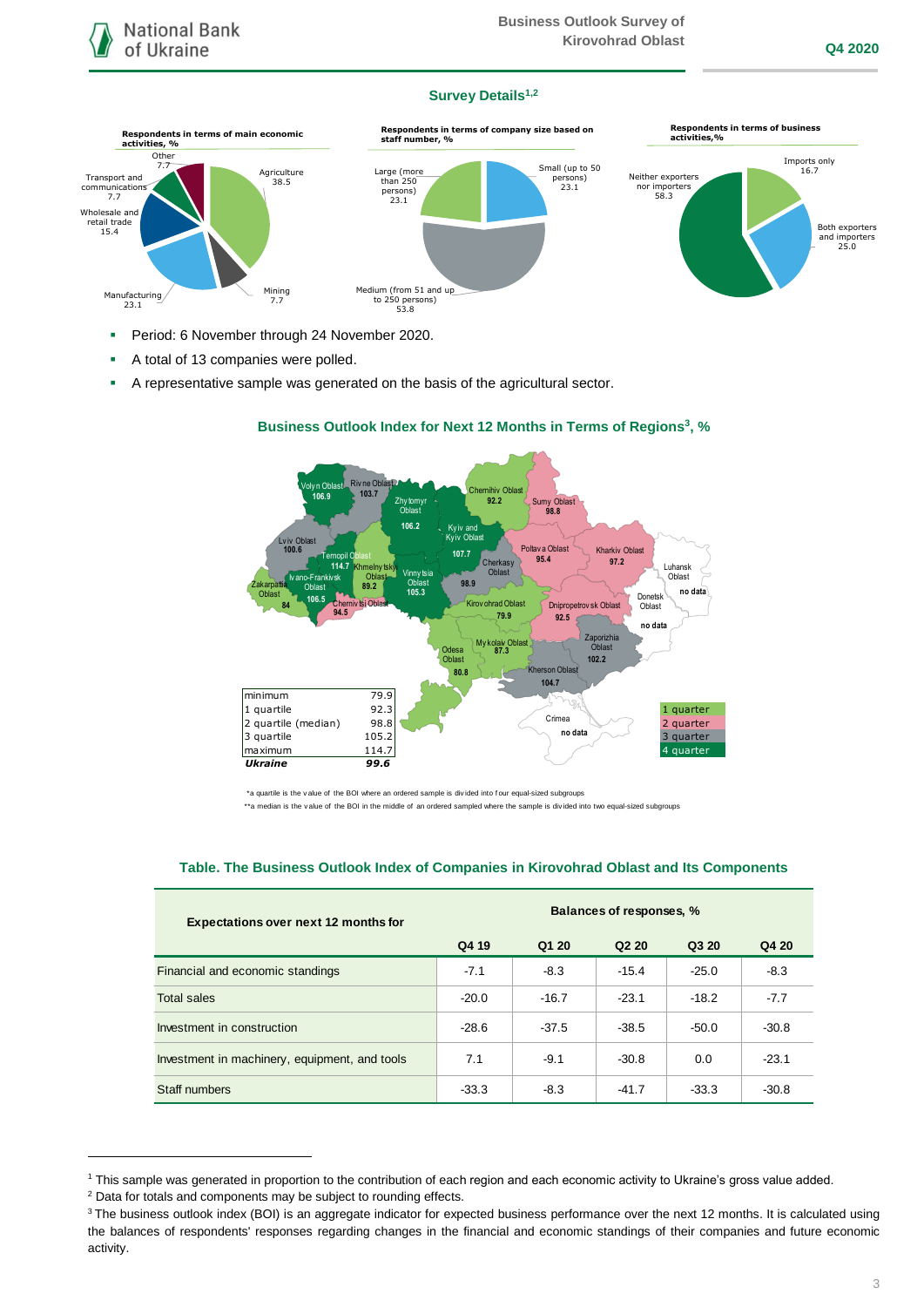

### Figure 1 Figure 2



### **Assessment of consumer price drivers, percentage of responses**



**Companies' economic activity as of the time of the survey, balance of responses**



Figure 5 **Figure 6** Figure 6



### Figure 3 Figure 4

**Staff level and wage cost expectations for next 12 months, balance of responses**





**Expectations of producer prices for next 12 months, balance of responses**